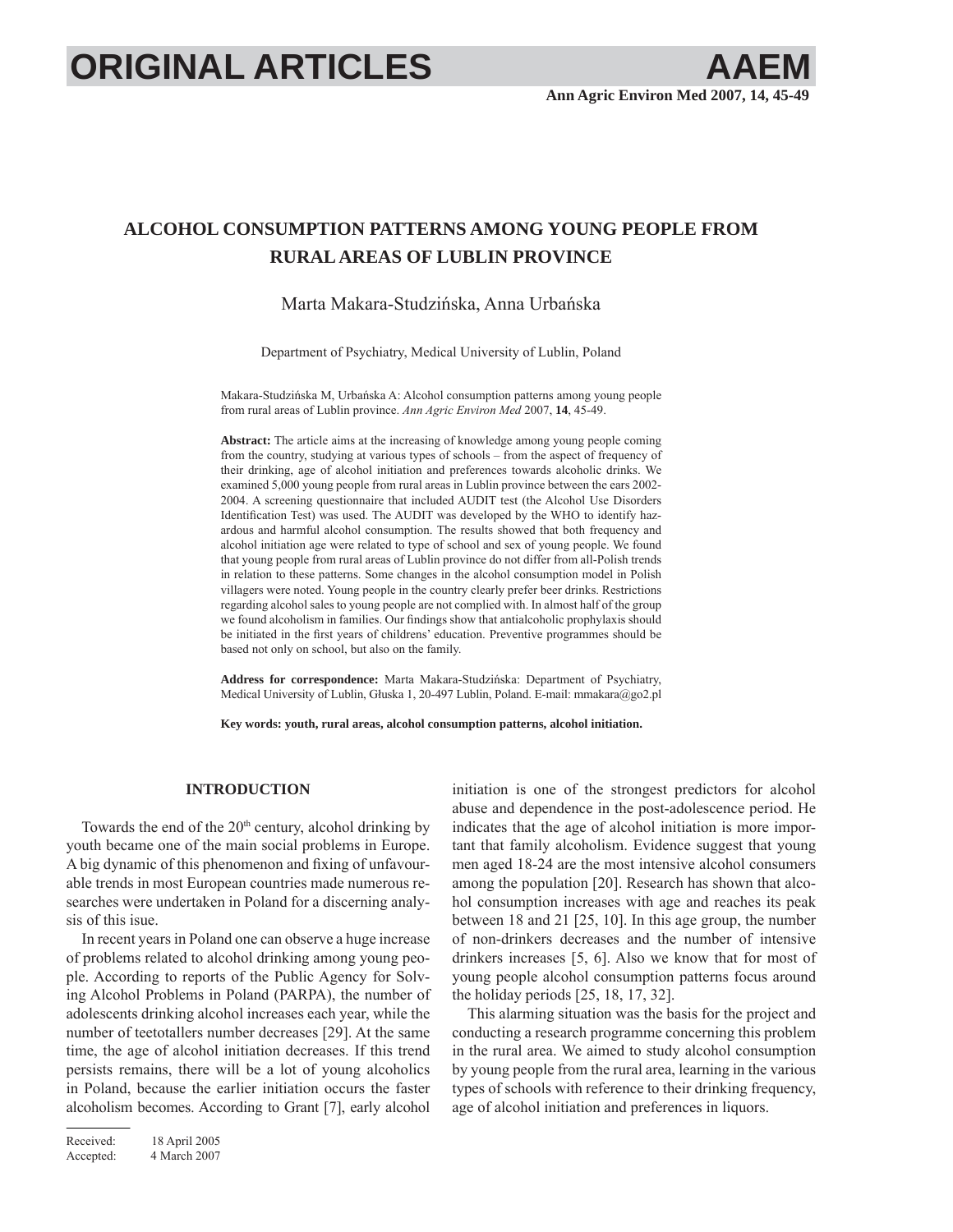# **MATERIALS AND METHODS**

We studied 5,000 persons from the rural area aged 14- 24. They studied in various types of schools: secondary, technical, vocational and high schools. We randomly chose 500 respondents (250 girls and 250 boys) from each type of school. Research was conducted in Lublin province: district towns, villages, communes. The group was representative for the young rural population from the Lublin province who were studying.

We used a creening questionnaire which included AU-DIT (the Alcohol Use Disorders Identification Test). AU-DIT was developed by the WHO to identify hazardous and harmful alcohol consumption [26]. In the tests, a score of eight and above (questionnaire has 10 items) was sensitive for predicting harm related to alcohol and current trouble drinking  $[1]$ . Additionally we used five questions about the context concerning alcohol consumption and we gathered socio-demographic data.

We compared three age groups to facilitate analysis (14- 17 years old, 18-21, 22-24). The questionnaire was partially categorised. It contained both closed questions with limited number of answers number and half-open questions, that enabled respondents to use their own answers. The test consisted of 16 questions and 20 minutes was allowed to fill it. Each person was given the questionnaire in his/her school and she/he was asked to fill in it in the presence of the investigator. It was anomymous.

#### **DATA ANALYSIS**

Several measures were compared. The first 4 questions assessed social context concerning usual drinking. Using AUDIT, the following measures were tested:

- (a) Drinking frequency;
- (b) Number of drinks consumed in the typical circumstances;
- (c) Drinking frequency during holiday time (WHO defi nition);
- (d) Drinking problems and consequences (AUDIT questions 4-10).

One more question were added to AUDIT to determine how many alcohol units were drunk by one person; we asked about their "usual drinking amount". Interpreting answers "a bottle" and "a glass" as one unit, we calculated typical average weekly alcohol consumption (sum of items (a) and (b) and "usual drinking amount").

The results were subjected to statistical analysis. Comparative analyses of qualitative and quantitative data were conducted using programme "Statistica 5.0 PL". Level of significancy  $p<0.05$  was assumed as statistically significant.

#### **RESULTS**

**Sociodemographic data.** The majority of the group (87%) had both parents. In 48.9% of families alcohol problems

were present. In most of cases, the fathers abused alcohol. In respondents' opinions – the atmosphere in their homes was unpleasant (above a half of group) and in 25% cases – it was very unpleasant. Most of respondents described their fathers as aggressive (53%) and quickly aroused to anger (38%).

**Alcohol initiation age.** Pupils of the vocational schools started drinking at the earliest age (64% in a primary school) and 14% before 10 years old). The situation among pupils of a technical school was slightly better: 54% drank alcohol in primary school and 10% before the age of 10, 36% started drinking after the age of 16. Similar results were obtained in the group of pupils of a secondary school (58% and 36% respectively).

Additionaly, the alcohol initiation age was compared between pupils of both sexes. In vocational schools, 78% girls and 97% boys started drinking at the age of 11-15; this difference was more distinct (44% and 72% respectively) in technical and secondary schools. It was noticed that there was no girls in technical and secondary schools, drank alcohol before the age of 11.

**Alcohol consumption patterns.** In the whole group, more than 60% of respondents usually drank beer. It was the most popular drink across all age groups. Friday and Saturday nights were the most common opportunities for intensive drinking (89%); young people drank in both-sex groups  $(65\%)$ , and in discos  $(53\%)$ .

Most of the respondents (65%) reached above the limited AUDIT score that predicts hazardous and harmful alcohol consumption. Their average AUDIT score of 11.2 was also more than a crucial score, and the average consumption of alcohol was 26 units/week for the whole group. There were differences between age groups.

In the 16-17 group, there were about equal results of "low" and "high" AUDIT score (53%, Tab. 1) and their average AUDIT score was 8. On average, their alcohol consumption was 11 units/week. They prefered beer and wine, drank mostly on Saturday nights, at friends' homes (73%). They consumed 1-5 drinks during one meeting, 2-4 times a month or less (66%).

The 18-21 group: 75% of them had a high AUDIT score (Tab. 1) and their average AUDIT score was 14.6. An average weekly alcohol consumption was 45 units. They drank beer and vodka, on Friday (52%) and Saturday (45%) nights in pubs (52%). They consumed 5-10 drinks during one session, 2-4 times a week or more.

The 22-24 group: 68% of them had a high AUDIT score, and an average AUDIT score was 9.7; average weekly consumption – 16 units. They preffered beer and vodka, drank most often on Fridays (72%) in pubs (61%). The majority of them consumed 1-6 drinks at one session, 2-4 or more times a week.

In comparison with 16-17 group, the number of 18-21s with "high" AUDIT results increased from 47% to 75%.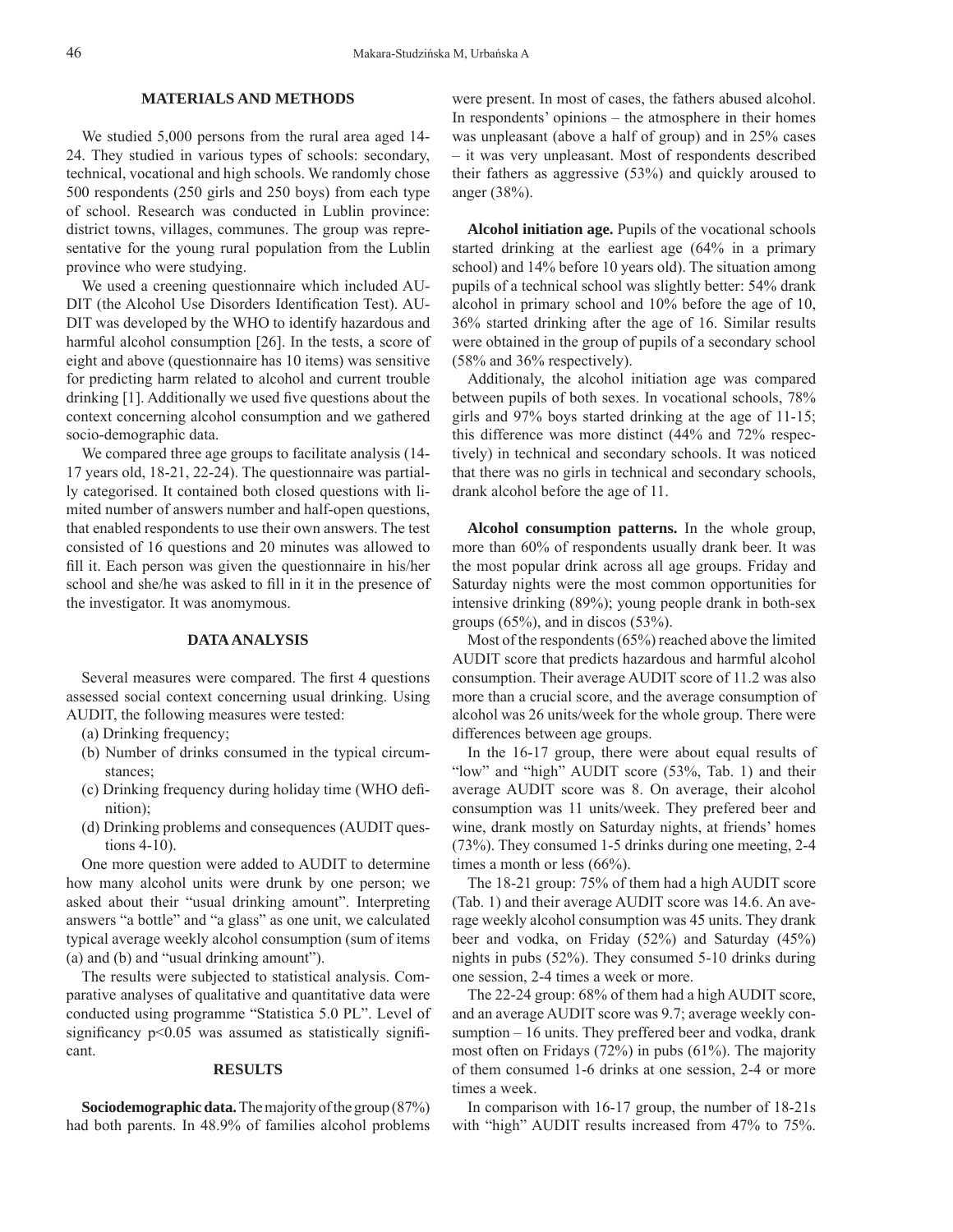This is the same as in the group of 22-24, indicating that at the age of 18-24, alcohol consumption among 75% of these individuals was hazardous and harmful. Comparisons of average AUDIT results among the age groups were different: average "high" results increased between the ages of 16-21 and decreased in 22-24 group. In all groups, average AUDIT results were on the critical level or above. In the most of the measures related to drinking, 18-21s referred to the highest level of negative consequences. These results are according to earlier studies [25, 10].

The group of 16-17s consumed the least amount of alcohol and generally did not take part in revelries too often, although most of them drank in harmful way. The group of 18-21s drank more alcohol many more occasions, they regularly took part in revelries, both at Friday and Saturday nights, and as a result they consumed more than twice the earlier recommended weekly benchmarks, and drank 4 times more alcohol than the younger age group. In the group of 22 year-old alcohol consumption decreased again.

Next, we divided the whole group into subgroups in relation to results, obtained from AUDIT. We looked for differences between persons with high results (hazardous drinking style) and persons with low results in AUDIT (Fig. 1).



**Figure 1.** Level of AUDIT results according to age.

**Description of persons with hazardous alcohol consumption (group A).** The majority of young people in the group of hazardous alcohol consumption began drinking alcohol very early. The alcohol initiation age was before the age of 10 years old; in group B it was after the age of 16. Subgroup A most often drank vodka, while those in group B drank beer. The reasons for initiation were curiosity and peerpressure (group A). People in group A said

**Table 1.** Differences regarding alcohol consumption according to AUDIT in the group of young people coming from the country.

|                                                                           |                    | High AUDIT<br>results | Low AUDIT<br>results | Test $\chi^2$ |            |
|---------------------------------------------------------------------------|--------------------|-----------------------|----------------------|---------------|------------|
|                                                                           |                    | $\frac{0}{0}$         | $\frac{0}{0}$        | $\chi^2$      | p          |
| Did your father abuse alcohol?                                            | Yes                | 60.0                  | 12.5                 | 23.696        | $0.000***$ |
|                                                                           | N <sub>0</sub>     | 36.0                  | 84.38                |               |            |
|                                                                           | I don't know       | 4.0                   | 3.13                 |               |            |
| Has anyone told you that you drink too much?                              | Yes                | 69.0                  | 0.0                  | 84.613        | $0.000***$ |
|                                                                           | N <sub>o</sub>     | 31.0                  | 100.00               |               |            |
| When did you start to drink alcohol?                                      | I don't drink      | 0.0                   | 9.38                 | 98.884        | $0.000***$ |
|                                                                           | Before 10          | 60.0                  | 0.0                  |               |            |
|                                                                           | $11 - 15$          | 39.0                  | 31.25                |               |            |
|                                                                           | After 16           | 1.0                   | 59.38                |               |            |
| What kind of alcohol did you drink?                                       | Beer               | 43.0                  | 75.86                | 23.718        | $0.000***$ |
|                                                                           | Wine               | 26.0                  | 20.69                |               |            |
|                                                                           | Vodka              | 31.0                  | 3.45                 |               |            |
| What was the most important reason of drinking<br>alcohol for first time? | Curiosity          | 41.0                  | 37.50                | 30.958        | $0.000***$ |
|                                                                           | Friends            | 46.0                  | 43.75                |               |            |
|                                                                           | Example of parents | 1.0                   | 9.38                 |               |            |
|                                                                           | Problems           | 7.0                   | 0.0                  |               |            |
|                                                                           | Publicity          | 4.0                   | 0.0                  |               |            |
|                                                                           | I don't drink      | 1.0                   | 9.38                 |               |            |
| Have you ever blacked-out after a party?                                  | Yes                | 45.0                  | 0.0                  | 44.916        | $0.000***$ |
|                                                                           | N <sub>o</sub>     | 55.0                  | 100.0                |               |            |
| Are you dependent on alcohol?                                             | Yes                | 45.0                  | 0.0                  | 44.916        | $0.000***$ |
|                                                                           | N <sub>0</sub>     | 55.0                  | 100.0                |               |            |
| Have you ever drunk alcohol because of hangover?                          | Yes                | 45.0                  | 0.0                  | 44.916        | $0.000***$ |
|                                                                           | N <sub>0</sub>     | 55.0                  | 100.0                |               |            |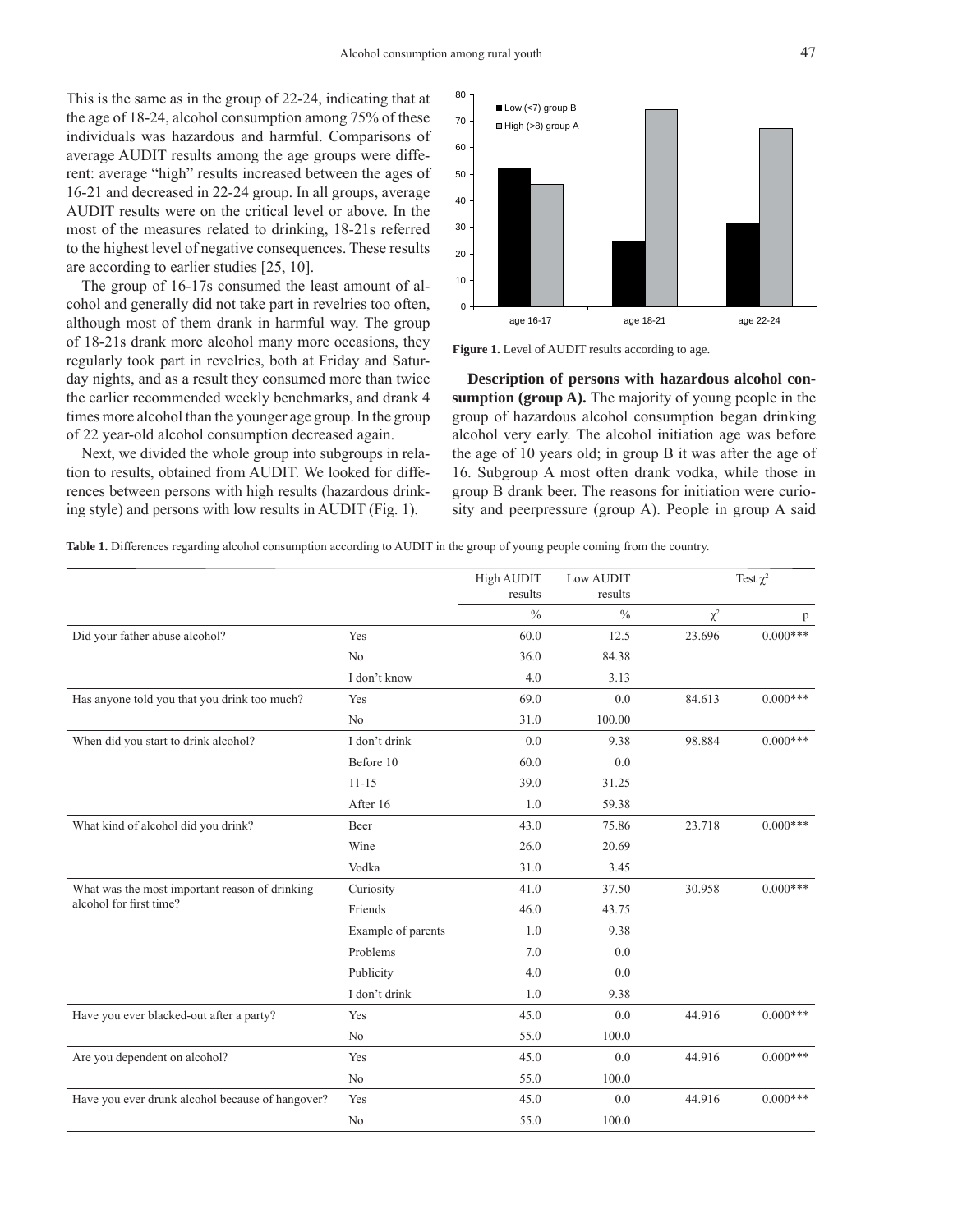that other people had often told them that they drank too much and were too aggressive towards family and friends.

Boys abusing alcohol more often had contact with alcohol in their environment. In the group of boys with high scores, their fathers significantly more often abused alcohol. In group A, some symptoms of social misadaptation dominated: escapes from home, rows and scenes with parents and friends, truancy, problems with the law.

There were significantly more boys smoking cigarettes in group A. They started smoking in the age of 11-15, while boys in group B started smoking later. Thinking about suicide occurred significantly more often in boys abusing alcohol in a hazardous way. Their style of alcohol consumption had symptoms of alcohol dependence. Among boys with hazardous drinking there were such symptoms as blackingout after a party, drinking being chippy and problems with controlling the drinking of alcohol. These persons drank alcohol to improve their morning well-being (Tab. 1).

### **DISCUSSION**

The presented results indicate that antialcohol prophylaxis should be started in the first years of children's education. This approach seems to be justified, as more than half of studied persons started drinking in primary school. According to the literature, preadolescents who drink alcohol will consume it more and more [16]. As some epidemiological analyses have shown, people with alcohol initiation in the age of 14 and younger, abuse alcohol four times more often than those who started drinking at the age of 20 or later [8]. Moreover, alcohol drinking at an early age is often preceded by using drugs [3, 21, 22, 28]. Some researches think that alcohol consumption is a "gate" to the use of proscribed substances [13, 12]. Numerous studies have identified social and environmental factors that can influence youth drinking habits  $[9, 14, 24, 30]$ . To a great extent, families are responsible for young people drinking, because alcohol consumption is an element of their everyday life. Dependence on alcohol existing in one of the family members is a factor facilitating early alcohol initiation among the others. The probability of alcohol problems among close relatives of alcoholics is 2-7 times more than in others [19]. Our results confirm this conclusion. There are other family problems that can influence youth drinking. These are: divorce, conflicts and weak family bonds [9].

This study shows differences in patterns concerning drinking frequency and alcohol initiation among adolescents of both sexes. These results confirm data in the literature [3, 28]. It is related to common behaviour patterns (different for both sexes), also observable in adults. In most countries, boys more often say about drinking alcohol more than 40 times a life. As far as this coefficient is concerned, Polish boys who were studying were on the seventh place (35%) among 26 countries taking part in this research. Polish girls who were studying were on the tenth place in this ranking (18%). In almost half of the European countries, an increase of students drinking three or more times during the last thirty days before the test was noticed. The largest dynamics of this increase was observable in Poland, Slovenia, Ireland, Denmark and Great Britain [2]. Among environmental factors favourable for adolescents drinking, there are access of alcohol [9]. In Poland, only people above 18 can buy alcohol, and adolescents who are studying informed about much earlier alcohol initiation, they therefore had no problems in obtaining alcohol. These results are consistent with research by Foster *et al.* [4], which confirmed that young people can buy alcohol without their age being checked. Additionally, Wagenaar *et al.* [31] report that young people often obtain alcohol from "suppliers" in their own environment, such as parents, friends, co-workers, and even strangers. It seems to be the same in Poland. Limits concerning the age at which alcohol can be bought are different in the European Union. In most European countries, the age limit for purchasing alcohol is 18, in the USA and Lituania – 21, and in Germany, Austria, Belgium, France, Hungary, Switzerland – 16. There are no limits in Greece and Portugal [11].

Our research indicates that youth in the country prefer beer. This tendency is consistent with a general increase in beer consumption by Polish youth: during four years there was a 60% increase in the number of pupils drinking at least one litre of beer on the last occasion [2].

It is most surprising is that rural youth consumes relatively little vodka. This is consistent with European research. Hibell [11] reports that Polish boys are in the  $27<sup>th</sup>$ position (13%) and girls in the last,  $30<sup>th</sup>$  position (4%) – as far as the quantity of vodka consumed is concerned. Vodka has always been the Polish traditional alcohol drink.

As far as the frequency of getting drunk is concerned, rural youth achieved a result of three or more times during last thirty days. These data comply with the results of other researchers [27], where Polish youth is placed in the middle of the Table (10%). Polish boys take  $8<sup>th</sup>$  place, together with boys from Norway and the Ukraine (14%), a little ahead of boys from the USA and the Sheep Islands (13%). Polish girls, of whom only in 6% get drunk, take 14<sup>th</sup> place, together with girls from Lithuania, Estonia, Slovakia and the Sheep Islands. In our country, more than four times lower girls get drunk than in Denmark, Great Britain and Ireland.

Taking these results into account, one can say that youth from the rural areas of Lublin province does not differ from all-Polish trends. Therefore, it is important to introduce preventive programms based not only on the school, but also on the family, as well as political strategies, which help to change a whole social and cultural environment where young people live – to diminsh alcohol consumption and problems related to it – for good  $[15]$ . A huge effect of group on individual in the adolescence should be taken to accout. As O'Maley *et al.* [21] indicate, most teenagers drink to experience the pleasant effects of alcohol, such as nice meeting with friends. Therefore, Paxton's [23]